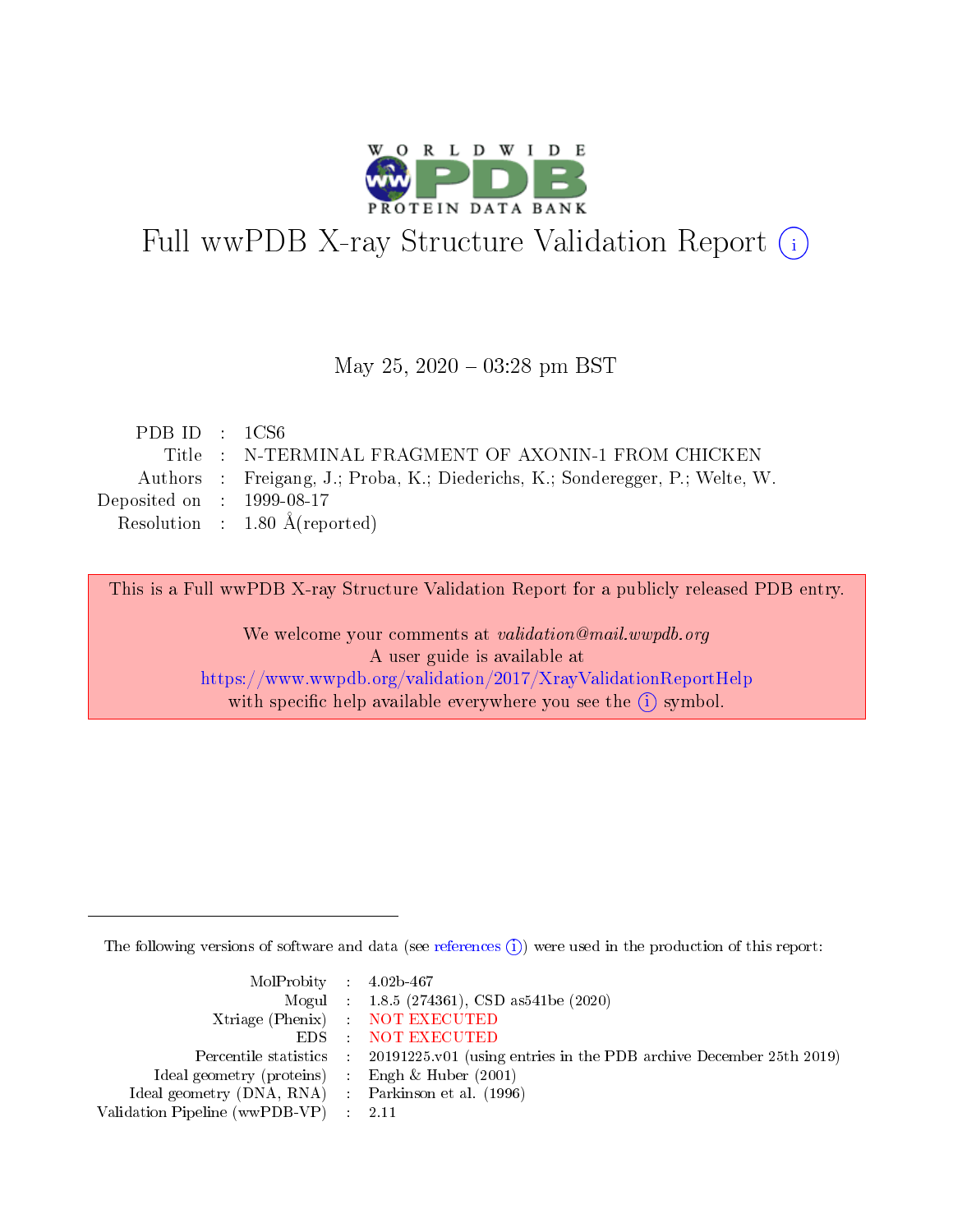# 1 [O](https://www.wwpdb.org/validation/2017/XrayValidationReportHelp#overall_quality)verall quality at a glance  $(i)$

The following experimental techniques were used to determine the structure: X-RAY DIFFRACTION

The reported resolution of this entry is 1.80 Å.

Percentile scores (ranging between 0-100) for global validation metrics of the entry are shown in the following graphic. The table shows the number of entries on which the scores are based.



| Metric                | Whole archive<br>$(\#\text{Entries})$ | Similar resolution<br>$(\#\text{Entries},\,\text{resolution}\,\,\text{range}(\textup{\AA}))$ |
|-----------------------|---------------------------------------|----------------------------------------------------------------------------------------------|
| Clashscore            | 141614                                | 6793 $(1.80-1.80)$                                                                           |
| Ramachandran outliers | 138981                                | 6697 $(1.80-1.80)$                                                                           |
| Sidechain outliers    | 138945                                | $(1.80 - 1.80)$<br>6696-6                                                                    |

The table below summarises the geometric issues observed across the polymeric chains and their fit to the electron density. The red, orange, yellow and green segments on the lower bar indicate the fraction of residues that contain outliers for  $\geq=3$ , 2, 1 and 0 types of geometric quality criteria respectively. A grey segment represents the fraction of residues that are not modelled. The numeric value for each fraction is indicated below the corresponding segment, with a dot representing fractions  $\leq=5\%$ 

Note EDS was not executed.

| Mol | $\cap$ hain | Length | Quality of chain |     |
|-----|-------------|--------|------------------|-----|
|     |             |        |                  |     |
|     | . .         | 382    | 84%              | 16% |

The following table lists non-polymeric compounds, carbohydrate monomers and non-standard residues in protein, DNA, RNA chains that are outliers for geometric or electron-density-fit criteria:

|                     |              |     |  | Mol   Type   Chain   Res   Chirality   Geometry   Clashes   Electron density |
|---------------------|--------------|-----|--|------------------------------------------------------------------------------|
| $\frac{1}{2}$   GOL | $\mathbf{A}$ | 401 |  |                                                                              |

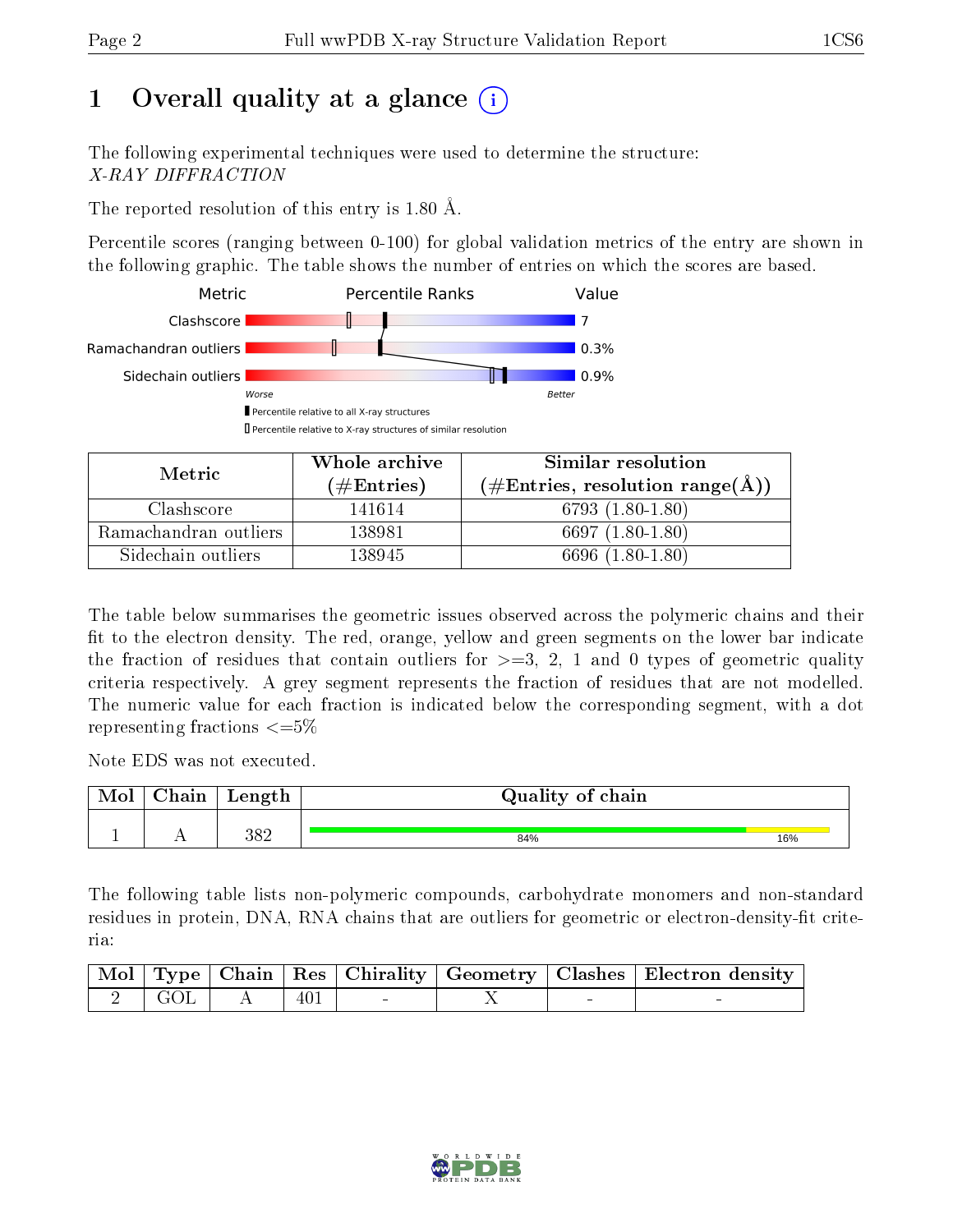# 2 Entry composition (i)

There are 3 unique types of molecules in this entry. The entry contains 3362 atoms, of which 0 are hydrogens and 0 are deuteriums.

In the tables below, the ZeroOcc column contains the number of atoms modelled with zero occupancy, the AltConf column contains the number of residues with at least one atom in alternate conformation and the Trace column contains the number of residues modelled with at most 2 atoms.

Molecule 1 is a protein called AXONIN-1.

| Mol | Chain | Residues | Atoms         |       |     |     | ZeroOcc | $\mid$ AltConf $\mid$ Trace $\mid$ |  |  |
|-----|-------|----------|---------------|-------|-----|-----|---------|------------------------------------|--|--|
|     |       | $382\,$  | Totar<br>2999 | 1894- | 518 | 574 | 13      |                                    |  |  |

• Molecule 2 is GLYCEROL (three-letter code: GOL) (formula:  $C_3H_8O_3$ ).



|  | $Mol$   Chain   Residues | Atoms   |  | $ZeroOcc$   AltConf |  |  |
|--|--------------------------|---------|--|---------------------|--|--|
|  |                          | Total C |  |                     |  |  |

• Molecule 3 is water.

|  | $\parallel$ Mol $\parallel$ Chain $\parallel$ Residues $\parallel$ | Atoms                | $\perp$ ZeroOcc $\parallel$ AltConf $\parallel$ |  |
|--|--------------------------------------------------------------------|----------------------|-------------------------------------------------|--|
|  | 357                                                                | Total<br>357<br>-357 |                                                 |  |

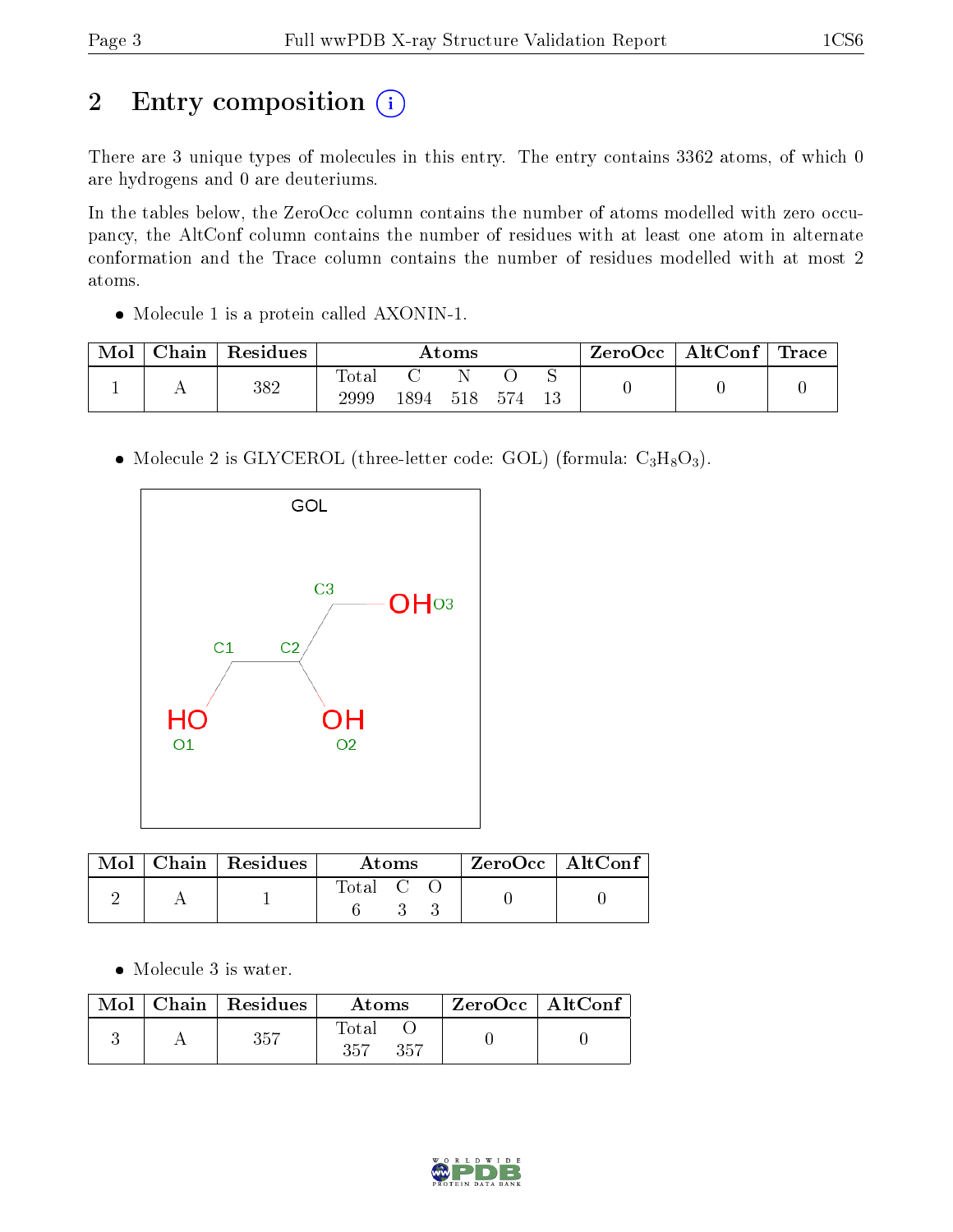# 3 Residue-property plots (i)

These plots are drawn for all protein, RNA and DNA chains in the entry. The first graphic for a chain summarises the proportions of the various outlier classes displayed in the second graphic. The second graphic shows the sequence view annotated by issues in geometry. Residues are colorcoded according to the number of geometric quality criteria for which they contain at least one outlier: green  $= 0$ , yellow  $= 1$ , orange  $= 2$  and red  $= 3$  or more. Stretches of 2 or more consecutive residues without any outlier are shown as a green connector. Residues present in the sample, but not in the model, are shown in grey.

Note EDS was not executed.

• Molecule 1: AXONIN-1



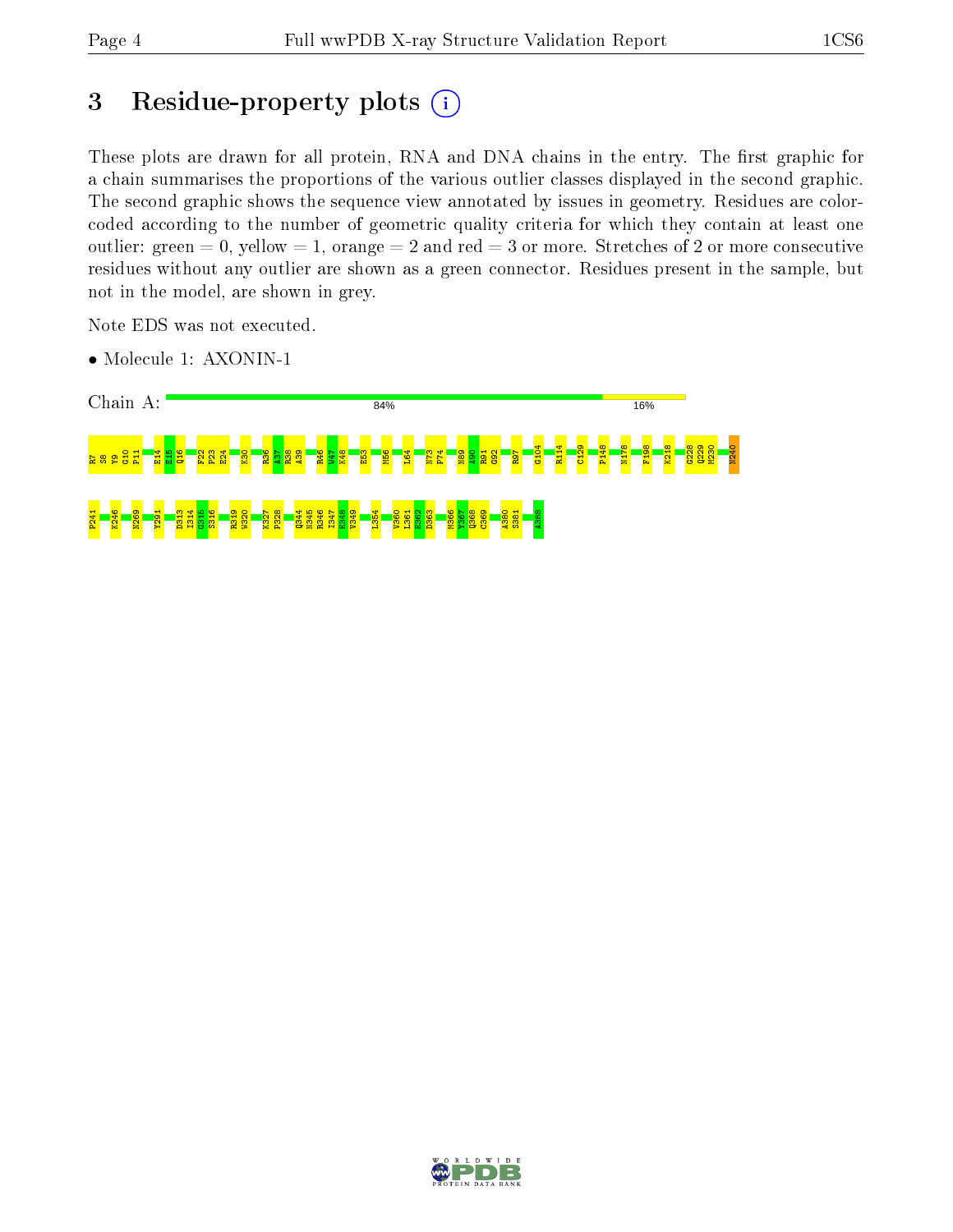# 4 Data and refinement statistics  $(i)$

Xtriage (Phenix) and EDS were not executed - this section is therefore incomplete.

| Property                               | Value                                             | Source    |  |
|----------------------------------------|---------------------------------------------------|-----------|--|
| Space group                            | P 1 21 1                                          | Depositor |  |
| Cell constants                         | $60.58\text{\AA}$<br>45.54Å<br>99.55Å             | Depositor |  |
| a, b, c, $\alpha$ , $\beta$ , $\gamma$ | $90.00^\circ$<br>$96.14^{\circ}$<br>$90.00^\circ$ |           |  |
| Resolution (A)                         | 20.00<br>- 1.80                                   | Depositor |  |
| % Data completeness                    | $94.1(20.00-1.80)$                                | Depositor |  |
| (in resolution range)                  |                                                   |           |  |
| $\mathrm{R}_{merge}$                   | 0.04                                              | Depositor |  |
| $\mathrm{R}_{sym}$                     | (Not available)                                   | Depositor |  |
| Refinement program                     | $\overline{\text{CNS}}$ 0.4                       | Depositor |  |
| $R, R_{free}$                          | 0.226<br>0.257<br>$\mathbf{A}$                    | Depositor |  |
| Estimated twinning fraction            | No twinning to report.                            | Xtriage   |  |
| Total number of atoms                  | 3362                                              | wwPDB-VP  |  |
| Average B, all atoms $(A^2)$           | 33.0                                              | wwPDB-VP  |  |

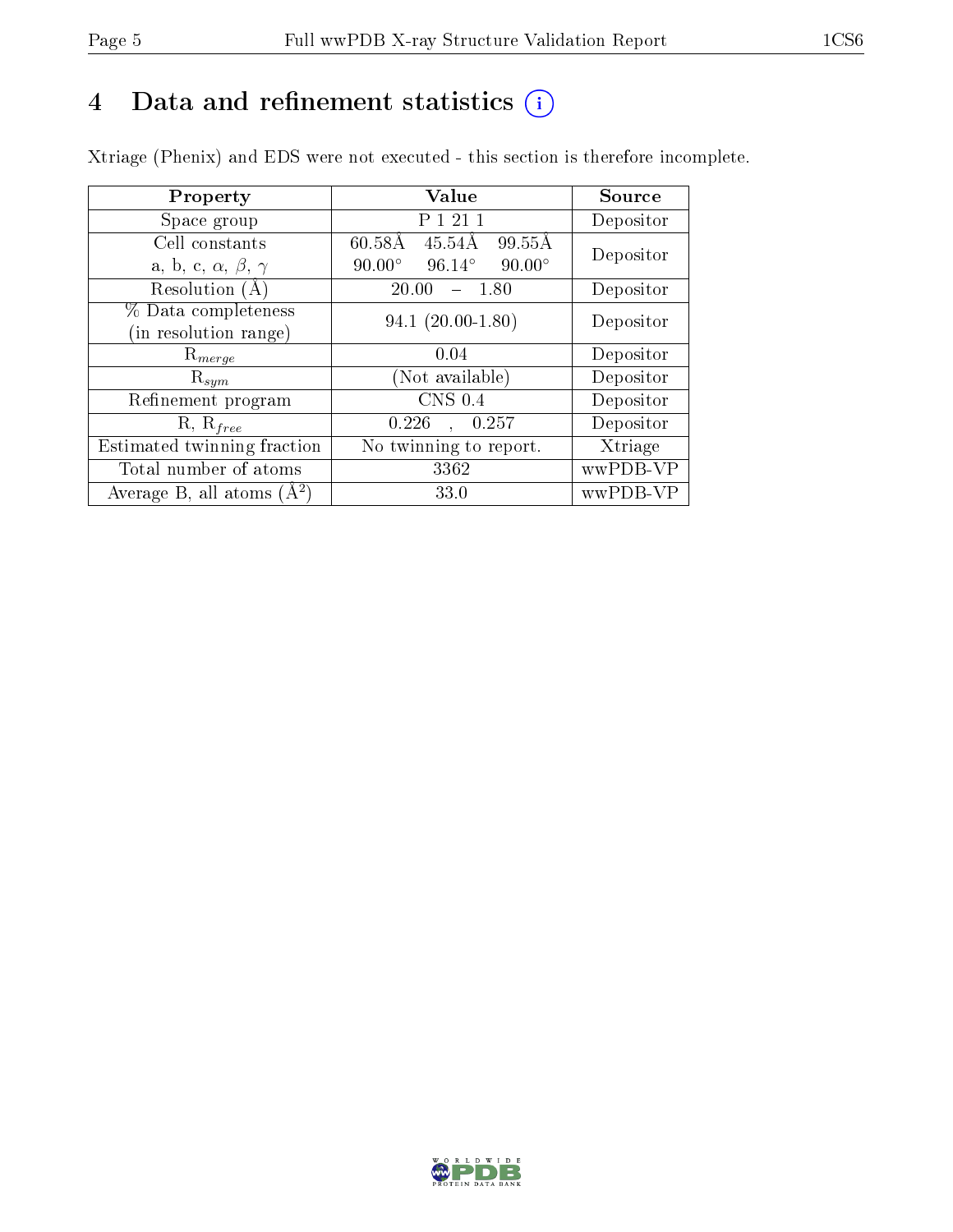# 5 Model quality  $(i)$

## 5.1 Standard geometry  $\overline{()}$

Bond lengths and bond angles in the following residue types are not validated in this section: GOL

The Z score for a bond length (or angle) is the number of standard deviations the observed value is removed from the expected value. A bond length (or angle) with  $|Z| > 5$  is considered an outlier worth inspection. RMSZ is the root-mean-square of all Z scores of the bond lengths (or angles).

| $Mol$   Chain |      | Bond lengths                    | Bond angles |        |  |
|---------------|------|---------------------------------|-------------|--------|--|
|               |      | RMSZ $ #Z  > 5$ RMSZ $ #Z  > 5$ |             |        |  |
|               | 0.31 | 0/3075                          | 0.61        | 0/4177 |  |

There are no bond length outliers.

There are no bond angle outliers.

There are no chirality outliers.

There are no planarity outliers.

### 5.2 Too-close contacts  $(i)$

In the following table, the Non-H and H(model) columns list the number of non-hydrogen atoms and hydrogen atoms in the chain respectively. The H(added) column lists the number of hydrogen atoms added and optimized by MolProbity. The Clashes column lists the number of clashes within the asymmetric unit, whereas Symm-Clashes lists symmetry related clashes.

| Mol |      |      | Chain   Non-H   H(model)   H(added)   Clashes   Symm-Clashes |
|-----|------|------|--------------------------------------------------------------|
|     | 2999 | 2895 |                                                              |
|     |      |      |                                                              |
|     | 357  |      |                                                              |
|     | 3362 | 2890 |                                                              |

The all-atom clashscore is defined as the number of clashes found per 1000 atoms (including hydrogen atoms). The all-atom clashscore for this structure is 7.

All (41) close contacts within the same asymmetric unit are listed below, sorted by their clash magnitude.

| Atom-1                                         | Atom-2           | Interatomic<br>distance $(A)$ | Clash<br>overlap (A) |
|------------------------------------------------|------------------|-------------------------------|----------------------|
| $1 \cdot A \cdot 114 \cdot A \cdot C \cdot NH$ | $1:$ A:129:CYS:O | ം വാ                          | .65                  |

Continued on next page...

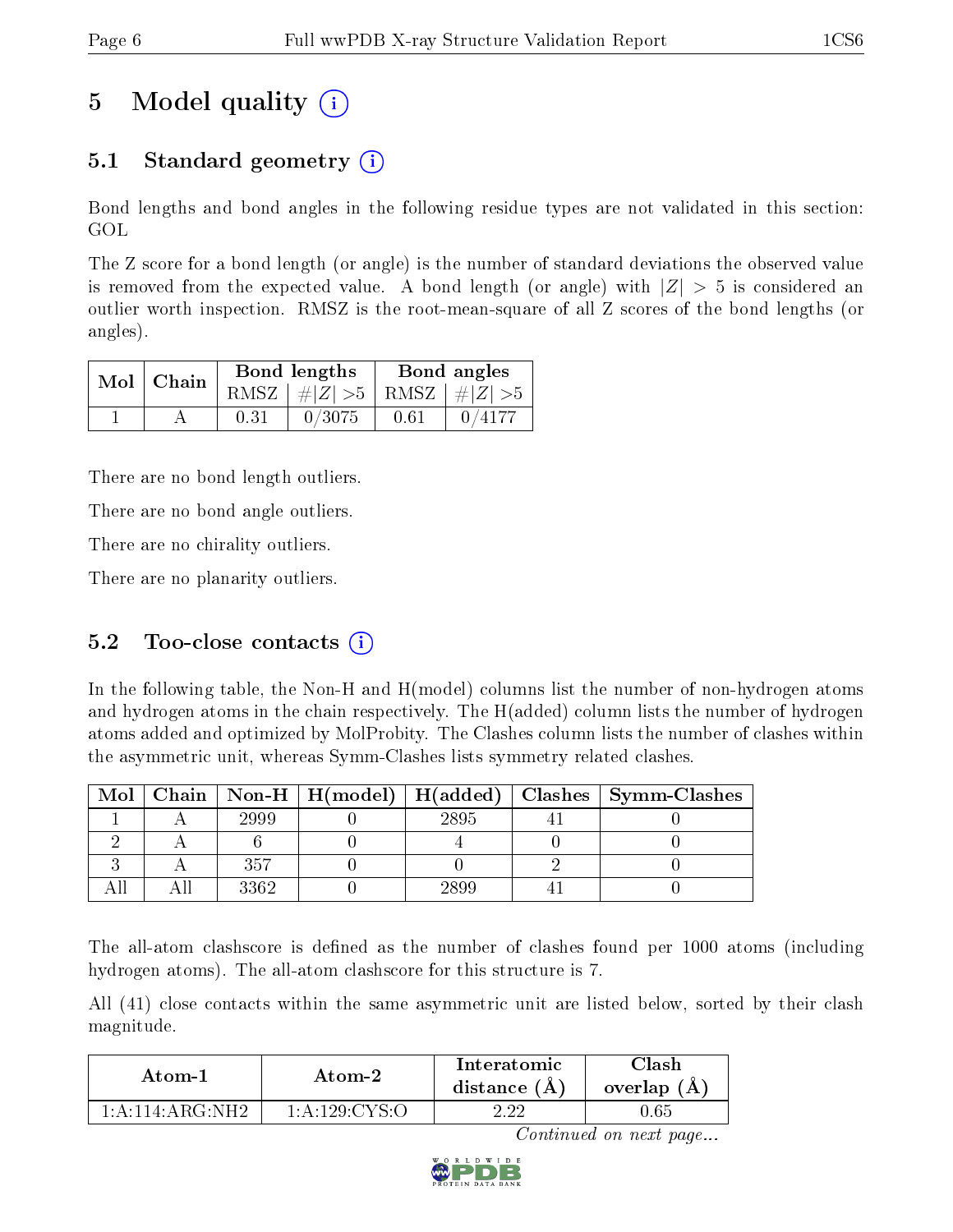| Communa from previous page  |                     | Interatomic       | Clash           |
|-----------------------------|---------------------|-------------------|-----------------|
| Atom-1                      | Atom-2              | distance $(\AA)$  | overlap $(\AA)$ |
| 1:A:344:GLN:NE2             | 1:A:347:ILE:HD12    | 2.13              | 0.64            |
| 1: A:16: GLN: HE21          | 1: A:97: ARG:H      | 1.46              | 0.64            |
| 1: A:14: GLU:OE2            | 1: A: 38: ARG: HD3  | 1.99              | 0.62            |
| 1:A:7:ARG:HD2               | 1: A:8: SER:H       | 1.64              | 0.62            |
| 1: A:9: TYR: CE1            | 1: A:39: ALA: HA    | 2.35              | 0.61            |
| 1:A:360:VAL:HG22            | 1: A: 363: ASP: OD2 | 2.01              | 0.60            |
| 1: A:314: ILE: HD12         | 1: A:361: LEU: HG   | 1.85              | 0.59            |
| 1:A:344:GLN:HG2             | 1: A:347: ILE: HB   | 1.85              | 0.58            |
| 1:A:346:ARG:NH1             | 1:A:346:ARG:HB2     | 2.19              | 0.58            |
| 1: A:218: LYS: HD2          | 1:A:291:TYR:CD1     | 2.39              | 0.58            |
| 1: A:16: GLN: NE2           | 1: A:97: ARG:H      | 2.02              | 0.57            |
| 1:A:228:GLY:HA2             | 1: A:269: ASN:OD1   | 2.07              | 0.54            |
| 1:A:369:CYS:SG              | 1:A:380:ALA:HB3     | 2.48              | 0.54            |
| 1:A:240:ASN:HD22            | 1:A:241:PRO:HA      | 1.73              | 0.53            |
| 1:A:349:VAL:HG22            | 1:A:354:LEU:HD13    | 1.92              | 0.51            |
| 1:A:14:GLU:HB3              | 1: A:36:ARG:HH21    | $\overline{1.76}$ | 0.51            |
| 1: A:56:MET:HE2             | 1: A:64:LEU:HG      | 1.94              | 0.50            |
| 1: A:24: GLU:HG3            | 1: A: 104: GLY:O    | 2.12              | 0.49            |
| 1:A:178:ASN:HB3             | 1:A:198:PHE:HB3     | 1.94              | 0.49            |
| 1: A: 368: GLN: HG2         | 1: A:381: SER:HB3   | 1.95              | 0.49            |
| 1: A:73: ASN:N              | 1:A:74:PRO:HD3      | 2.28              | 0.48            |
| 1:A:319:ARG:HD2             | 1: A:319: ARG: N    | 2.28              | 0.48            |
| 1: A:30: LYS: HA            | 1:A:74:PRO:HD3      | 1.96              | 0.47            |
| 1: A:346:ARG:CZ             | 1:A:346:ARG:HB2     | 2.45              | 0.47            |
| 1: A: 313: ASP: O           | 1:A:316:SER:HB3     | 2.15              | 0.46            |
| 1:A:246:LYS:HE3             | 3:A:848:HOH:O       | 2.16              | 0.46            |
| 1: A:91: ARG: HA            | 1: A:91:ARG:NE      | 2.30              | 0.46            |
| 1:A:11:PRO:HD3              | 1: A:89: ASN:OD1    | 2.16              | 0.45            |
| 1:A:7:ARG:CD                | 1: A:8: SER:H       | 2.28              | 0.45            |
| 1:A:46:ARG:HD2              | 3:A:839:HOH:O       | 2.17              | 0.44            |
| $1:A:10:GLY:H\overline{A3}$ | 1: A: 366: MET:SD   | 2.58              | 0.43            |
| 1: A:92: GLY:HA3            | 1: A: 366: MET:HG2  | 1.99              | 0.43            |
| 1: A:349: VAL: HG22         | 1: A: 354: LEU: CD1 | 2.49              | 0.42            |
| 1: A:56:MET:CE              | 1: A:64:LEU:HG      | 2.48              | 0.42            |
| 1:A:22:PHE:HA               | 1:A:23:PRO:HD3      | 1.89              | 0.42            |
| 1:A:229:GLN:HG2             | 1: A:230:MET:N      | 2.34              | 0.42            |
| 1:A:11:PRO:HA               | 1:A:39:ALA:HB2      | 2.02              | 0.42            |
| 1:A:327:LYS:HA              | 1:A:328:PRO:C       | 2.39              | 0.41            |
| 1:A:48:LYS:HG2              | 1:A:53:GLU:HG2      | 2.03              | 0.41            |
| 1: A:10: GLY:HA2            | 1:A:91:ARG:HB2      | 2.02              | 0.40            |

Continued from previous page.

There are no symmetry-related clashes.

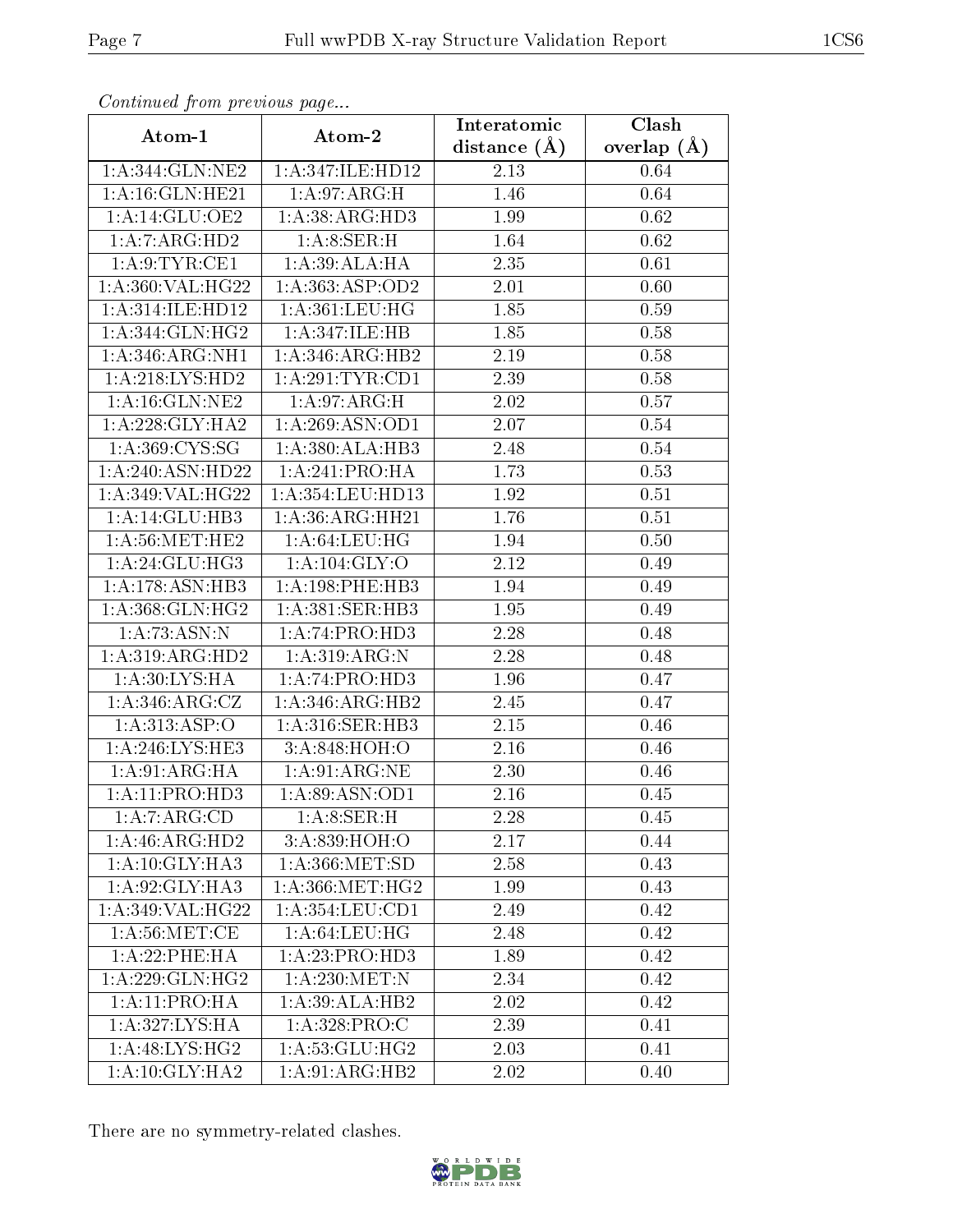### 5.3 Torsion angles (i)

#### 5.3.1 Protein backbone  $(i)$

In the following table, the Percentiles column shows the percent Ramachandran outliers of the chain as a percentile score with respect to all X-ray entries followed by that with respect to entries of similar resolution.

The Analysed column shows the number of residues for which the backbone conformation was analysed, and the total number of residues.

| $\mid$ Mol $\mid$ Chain $\mid$ | Analysed                                                       |  | Favoured   Allowed   Outliers   Percentiles |
|--------------------------------|----------------------------------------------------------------|--|---------------------------------------------|
|                                | $\mid$ 380/382 (100%)   363 (96%)   16 (4%)   1 (0%)   41   27 |  |                                             |

All (1) Ramachandran outliers are listed below:

| Mol | Chain | Res | Lype |
|-----|-------|-----|------|
|     |       |     |      |

#### 5.3.2 Protein sidechains  $\hat{1}$

In the following table, the Percentiles column shows the percent sidechain outliers of the chain as a percentile score with respect to all X-ray entries followed by that with respect to entries of similar resolution.

The Analysed column shows the number of residues for which the sidechain conformation was analysed, and the total number of residues.

| Mol   Chain | Rotameric   Outliers   Percentiles<br>Analysed |  |          |                             |  |
|-------------|------------------------------------------------|--|----------|-----------------------------|--|
|             | $ 321/321(100\%) 318(99\%)$                    |  | $3(1\%)$ | $\mid 78 \mid \mid 75 \mid$ |  |

All (3) residues with a non-rotameric sidechain are listed below:

| Mol | Chain | Res | Type |
|-----|-------|-----|------|
|     |       | 148 | PRO  |
|     |       | 240 | A SN |
|     |       | 320 |      |

Some sidechains can be flipped to improve hydrogen bonding and reduce clashes. All (6) such sidechains are listed below:

| Mol | Chain | Res | Type  |
|-----|-------|-----|-------|
|     |       |     | E PIT |
|     |       |     |       |

Continued on next page...

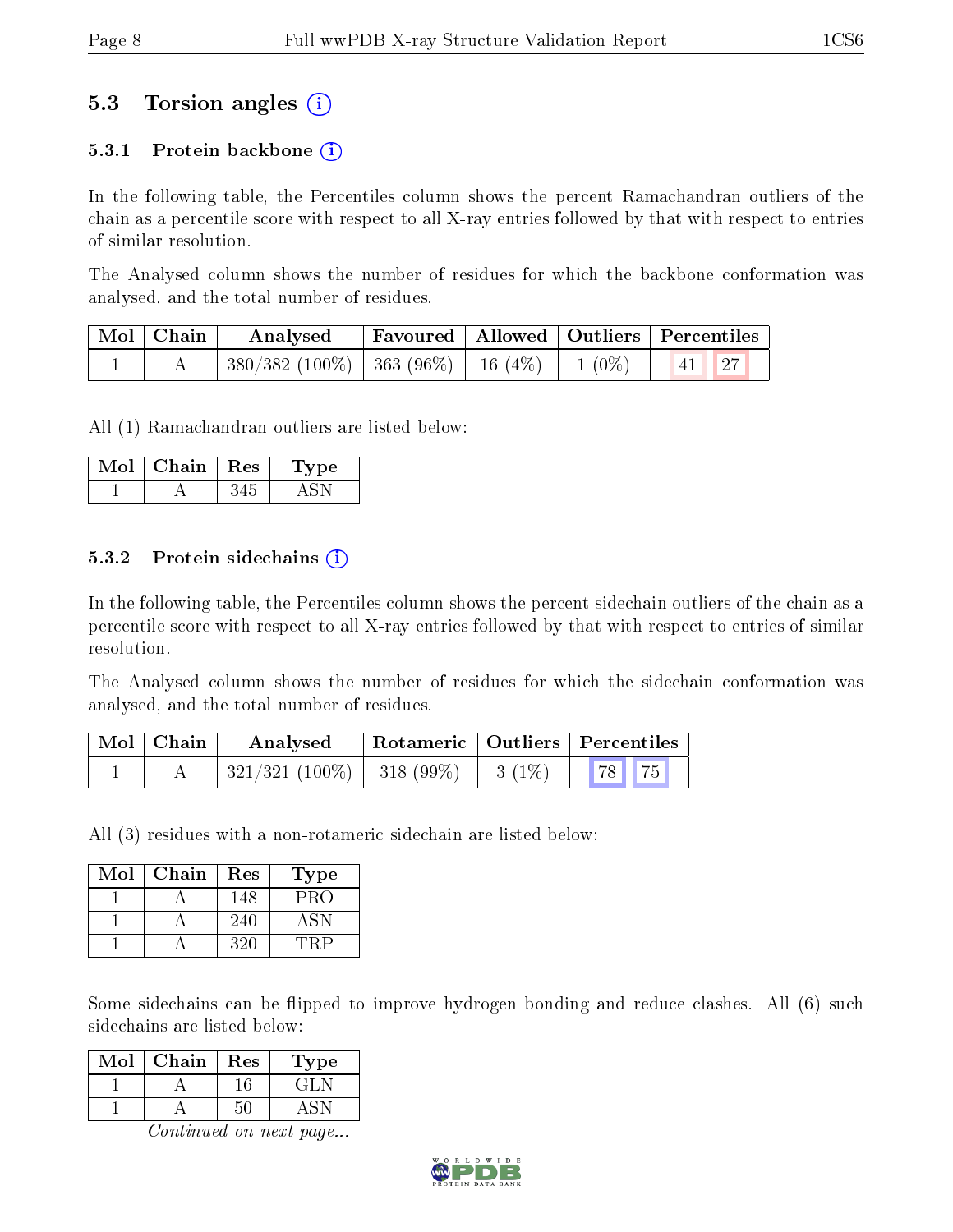Continued from previous page...

| Mol | Chain | Res | Type       |
|-----|-------|-----|------------|
|     |       | 84  | <b>GLN</b> |
|     |       | 240 | <b>ASN</b> |
|     |       | 292 | <b>GLN</b> |
|     |       | 344 | GL N       |

#### 5.3.3 RNA  $(i)$

There are no RNA molecules in this entry.

#### 5.4 Non-standard residues in protein, DNA, RNA chains  $(i)$

There are no non-standard protein/DNA/RNA residues in this entry.

#### 5.5 Carbohydrates  $(i)$

There are no carbohydrates in this entry.

#### 5.6 Ligand geometry  $(i)$

1 ligand is modelled in this entry.

In the following table, the Counts columns list the number of bonds (or angles) for which Mogul statistics could be retrieved, the number of bonds (or angles) that are observed in the model and the number of bonds (or angles) that are defined in the Chemical Component Dictionary. The Link column lists molecule types, if any, to which the group is linked. The Z score for a bond length (or angle) is the number of standard deviations the observed value is removed from the expected value. A bond length (or angle) with  $|Z| > 2$  is considered an outlier worth inspection. RMSZ is the root-mean-square of all Z scores of the bond lengths (or angles).

| Mol | Type | Chain | Res | Link   |          | Bond lengths |           |       | Bond angles   |               |
|-----|------|-------|-----|--------|----------|--------------|-----------|-------|---------------|---------------|
|     |      |       |     |        | Counts - | RMSZ         | $\pm  Z $ |       | Counts   RMSZ | $\perp \# Z $ |
|     |      | . .   | 401 | $\sim$ | 5.5.5    |              | $(100\%)$ | 5,5,5 | 5.74          | $3(60\%)$     |

In the following table, the Chirals column lists the number of chiral outliers, the number of chiral centers analysed, the number of these observed in the model and the number defined in the Chemical Component Dictionary. Similar counts are reported in the Torsion and Rings columns. '-' means no outliers of that kind were identified.

|      |              |     |  | Mol   Type   Chain   Res   Link   Chirals   Torsions   Rings |                          |
|------|--------------|-----|--|--------------------------------------------------------------|--------------------------|
| GOL- | $\mathbf{A}$ | 401 |  | $+2/4/4/4$                                                   | <b>Contract Contract</b> |

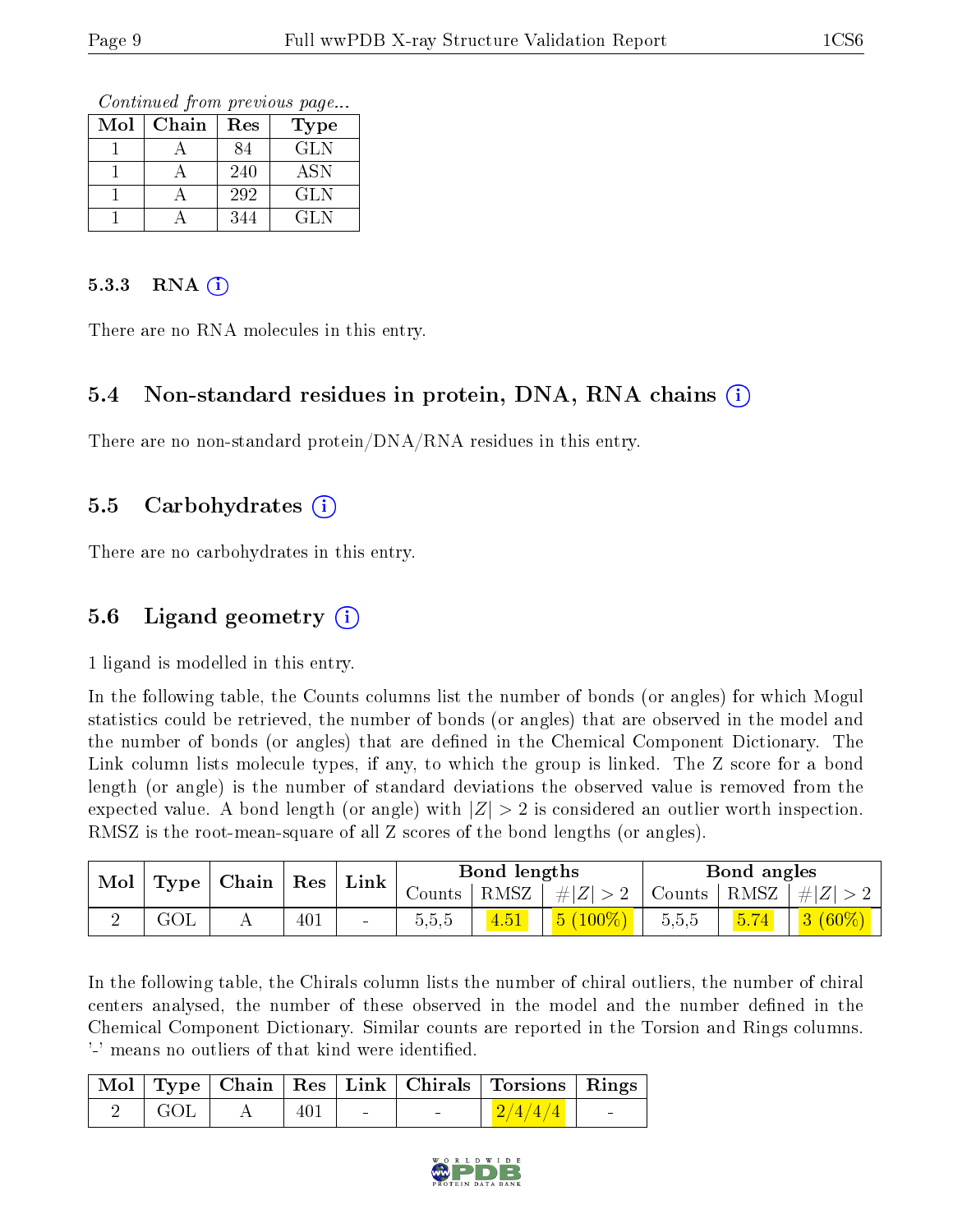| Mol                         | Chain | $\vert$ Res $\vert$ | Type | $\boldsymbol{\mathrm{Atoms}}$ | $\mathbf{Z}$ | $\mid$ Observed( $\AA$ ) | $Ideal(\AA)$ |
|-----------------------------|-------|---------------------|------|-------------------------------|--------------|--------------------------|--------------|
| $\mathcal{D}_{\mathcal{A}}$ |       | 401                 | GOL  | $C3-C2$                       | $-7.43$      | 1.21                     | 1.51         |
| $\mathcal{D}$               |       | 401                 | GOL  | $O1-C1$                       | 4.40         | 1.61                     | 1.42         |
|                             |       | 401                 | GOL  | $O3-C3$                       | 3.36         | 1.56                     | 1.42         |
|                             |       | 401                 | GOL  | $C1-C2$                       | $-2.97$      | 1.39                     | 1.51         |
|                             |       | 401                 | GOL  | $O2-C2$                       | $-2.66$      | 1.35                     | 1.43         |

All (5) bond length outliers are listed below:

All (3) bond angle outliers are listed below:

| Mol | Chain |     | Res   Type | Atoms       |        | Observed $\binom{o}{c}$ | $Ideal(^o)$ |
|-----|-------|-----|------------|-------------|--------|-------------------------|-------------|
|     |       | 401 | GOL        | O3-C3-C2    | -10.54 | 160.74                  | 110-20      |
|     |       | 401 | GOL        | $02$ -C2-C3 | 6.57   | 138.05                  | 109.12      |
|     |       | 401 | GOL        | $O1-C1-C2$  | - 3 15 | 125.31                  | 110-20      |

There are no chirality outliers.

All (2) torsion outliers are listed below:

| Mol   Chain   Res   Type |     |      | Atoms               |
|--------------------------|-----|------|---------------------|
|                          | 401 | GOL  | $\mid$ C1-C2-C3-O3  |
|                          | 401 | GOL. | $\vert$ O1-C1-C2-O2 |

There are no ring outliers.

No monomer is involved in short contacts.

### 5.7 [O](https://www.wwpdb.org/validation/2017/XrayValidationReportHelp#nonstandard_residues_and_ligands)ther polymers (i)

There are no such residues in this entry.

### 5.8 Polymer linkage issues  $(i)$

There are no chain breaks in this entry.